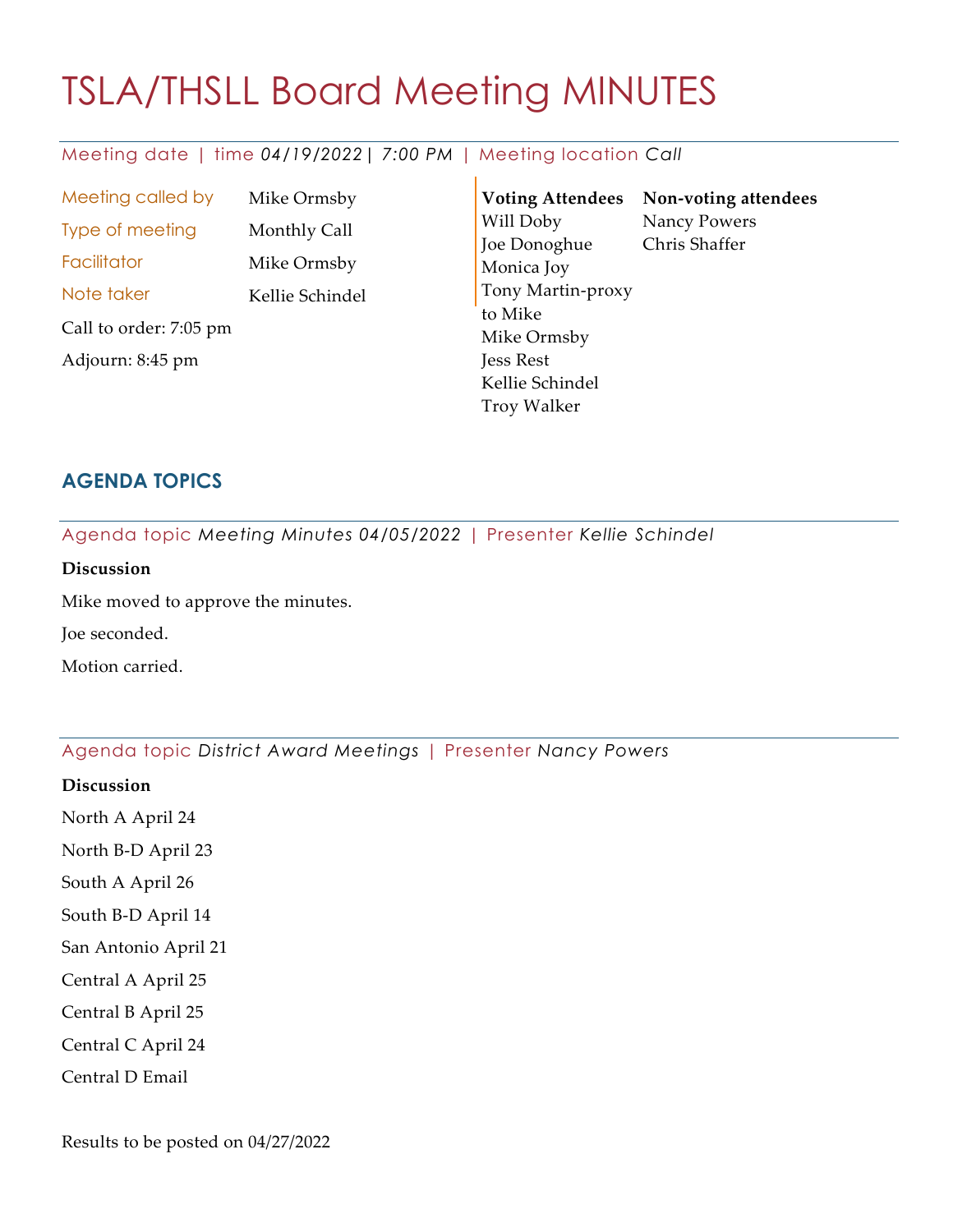Agenda topic *All American Allocations* | Presenter *NancyPowers*

# **Discussion**

Allocations are 1 for every 6 teams.

North, South and Central each get 5 All Americans and 5 Academic All Americans

Agenda topic *Allegation of Discrepancy on Klein Roster*| Presenter *Mike Ormsby*

#### **Discussion**

Investigation into allegation concluded that there was no discrepancy on the Klein roster.

Agenda topic *PLL* | Presenter *Troy Walker*

#### **Discussion**

No update on clinics.

| <b>Action items</b>        | <b>Person responsible Deadline</b> |      |
|----------------------------|------------------------------------|------|
| Send ticket info to Nancy. | Troy Walker                        | ASAP |

Agenda topic *Playoffs* | Presenter *Chris Shaffer & Nancy Powers*

#### **Discussion**

FAQs are posted- Chris will continue to update.

Coppell does have locker rooms.

Highland Park B cancelled a few JV games due to player concussions.

| <b>Action items</b>                        | Person responsible Deadline |      |
|--------------------------------------------|-----------------------------|------|
| Add Class C Super Regional game times      | Chris Shaffer               | ASAP |
| Contact local assignors about playoff refs | Coordinators                | ASAP |

Agenda topic *Annual June Board Meeting* | Presenter *Nancy Powers*

#### **Discussion**

No date has been chosen yet.

| <b>Action items</b>                    | <b>Person responsible Deadline</b> |      |
|----------------------------------------|------------------------------------|------|
| Send email to Board about June Meeting | Nancy Powers                       | ASAP |